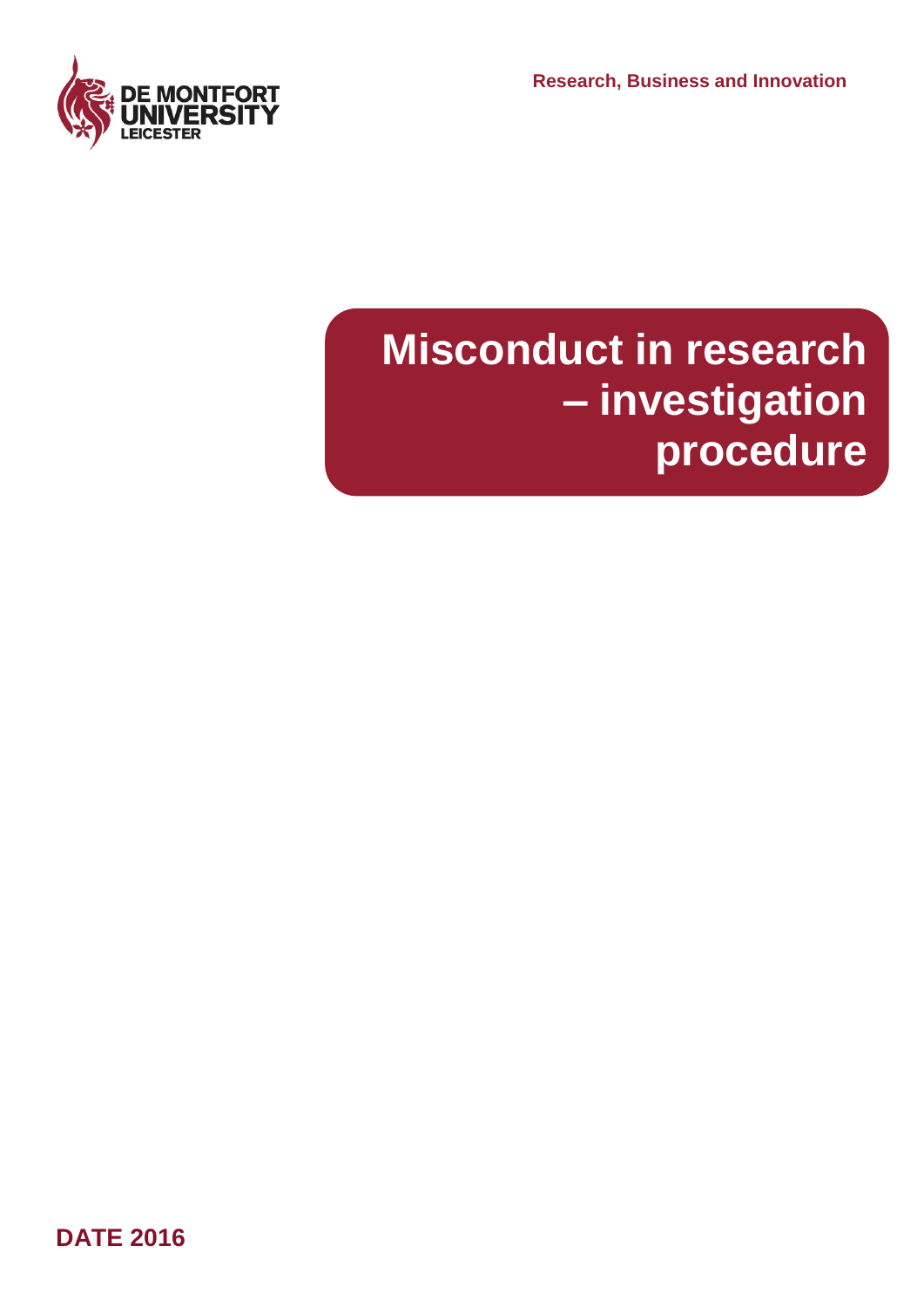#### **Contents**

| $1 \quad$      |                                                                                      |  |
|----------------|--------------------------------------------------------------------------------------|--|
| $\mathbf{2}$   |                                                                                      |  |
| $\mathbf{3}$   |                                                                                      |  |
| 4              |                                                                                      |  |
| 5              |                                                                                      |  |
| 6              |                                                                                      |  |
| 7 <sup>7</sup> |                                                                                      |  |
| 8              |                                                                                      |  |
|                |                                                                                      |  |
|                |                                                                                      |  |
|                |                                                                                      |  |
|                |                                                                                      |  |
|                | Appendix B: Named Person's Checklist - Post-screening / Post-investigation stages 17 |  |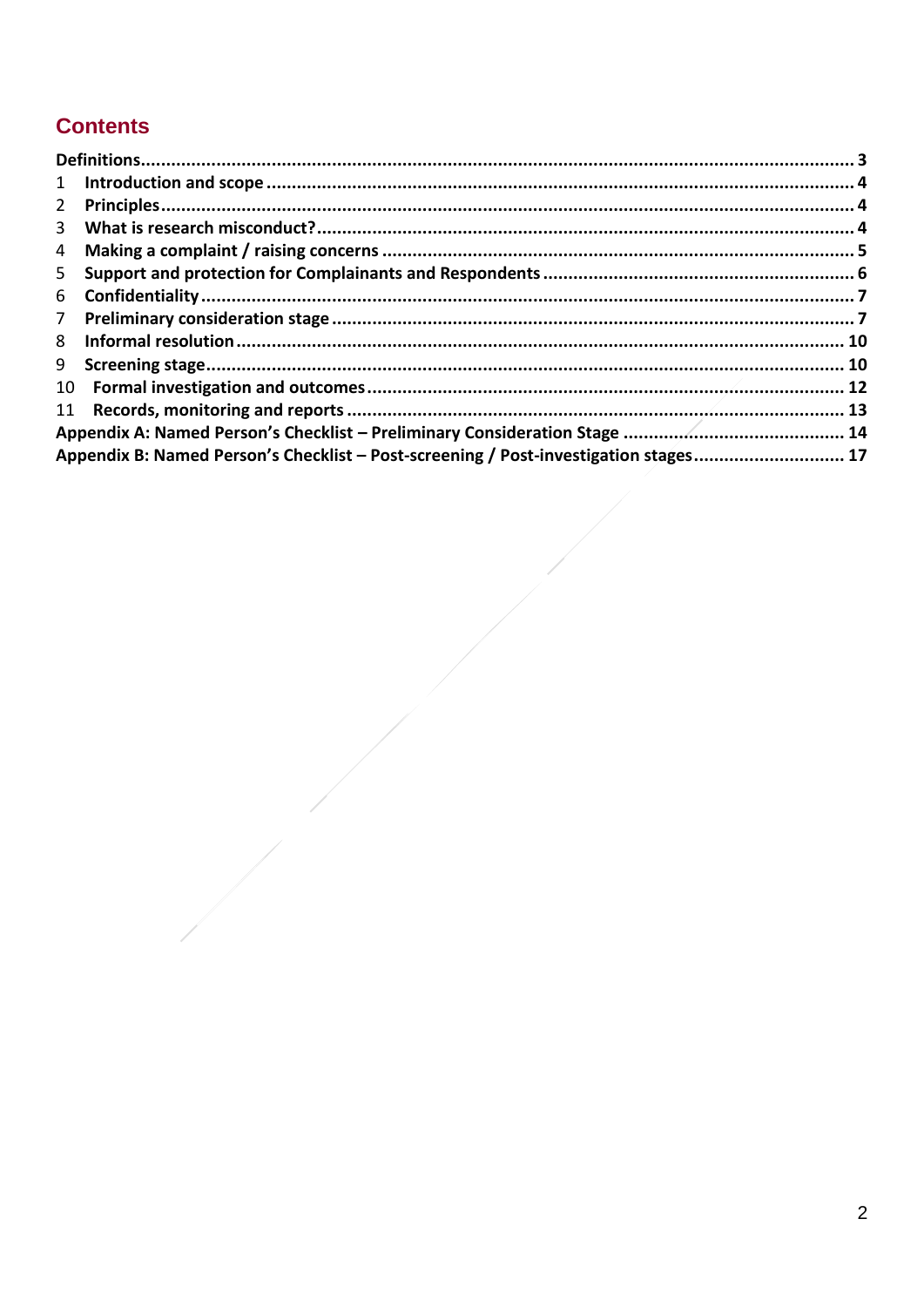## <span id="page-2-0"></span>**Definitions**

| <b>UKRIO</b>                           | <b>UK Research Integrity Office</b>                                                                                                                                                                                                                                                                                                                                                                                                                                                                                                                                                                                           |
|----------------------------------------|-------------------------------------------------------------------------------------------------------------------------------------------------------------------------------------------------------------------------------------------------------------------------------------------------------------------------------------------------------------------------------------------------------------------------------------------------------------------------------------------------------------------------------------------------------------------------------------------------------------------------------|
| <b>Alternate Named Person</b><br>(ANP) | The alternate is normally the Pro Vice-Chancellor (Research<br>and Innovation) and will fulfil the NP role where the NP is not<br>available or where it is not appropriate for the NP to act in this<br>capacity eg where the allegations are in any way linked to the<br>NP or there is the potential for a conflict of interest for the NP.                                                                                                                                                                                                                                                                                 |
| <b>Complainant</b>                     | The person or persons making allegations of research<br>misconduct against one or more Respondents.                                                                                                                                                                                                                                                                                                                                                                                                                                                                                                                           |
| <b>Days</b>                            | Within this Procedure, 'days' means 'working days' and<br>excludes weekends, Bank Holidays and other days on which<br>the university is closed.                                                                                                                                                                                                                                                                                                                                                                                                                                                                               |
| <b>Named Person (NP)</b>               | The Named Person is the Deputy Vice Chancellor and is the<br>person nominated by the university to:<br>receive any allegations of research misconduct;<br>$\bullet$<br>initiate and supervise the procedure where appropriate;<br>$\bullet$<br>maintain a record and preserve documentation relating to<br>an investigation;<br>take decisions and necessary actions at key stages of the<br>$\bullet$<br>procedure.<br>Checklists are provided at Appendix A and Appendix B.<br>The NP may wish to consult with UKRIO confidentially<br>regarding allegations of research misconduct to seek further<br>advice and guidance. |
| <b>Respondent</b>                      | The person or persons against whom the allegation of research<br>misconduct is made. They might be a present or past<br>employee of the university, a PGR student or any individual<br>conducting research under the auspices of the university.                                                                                                                                                                                                                                                                                                                                                                              |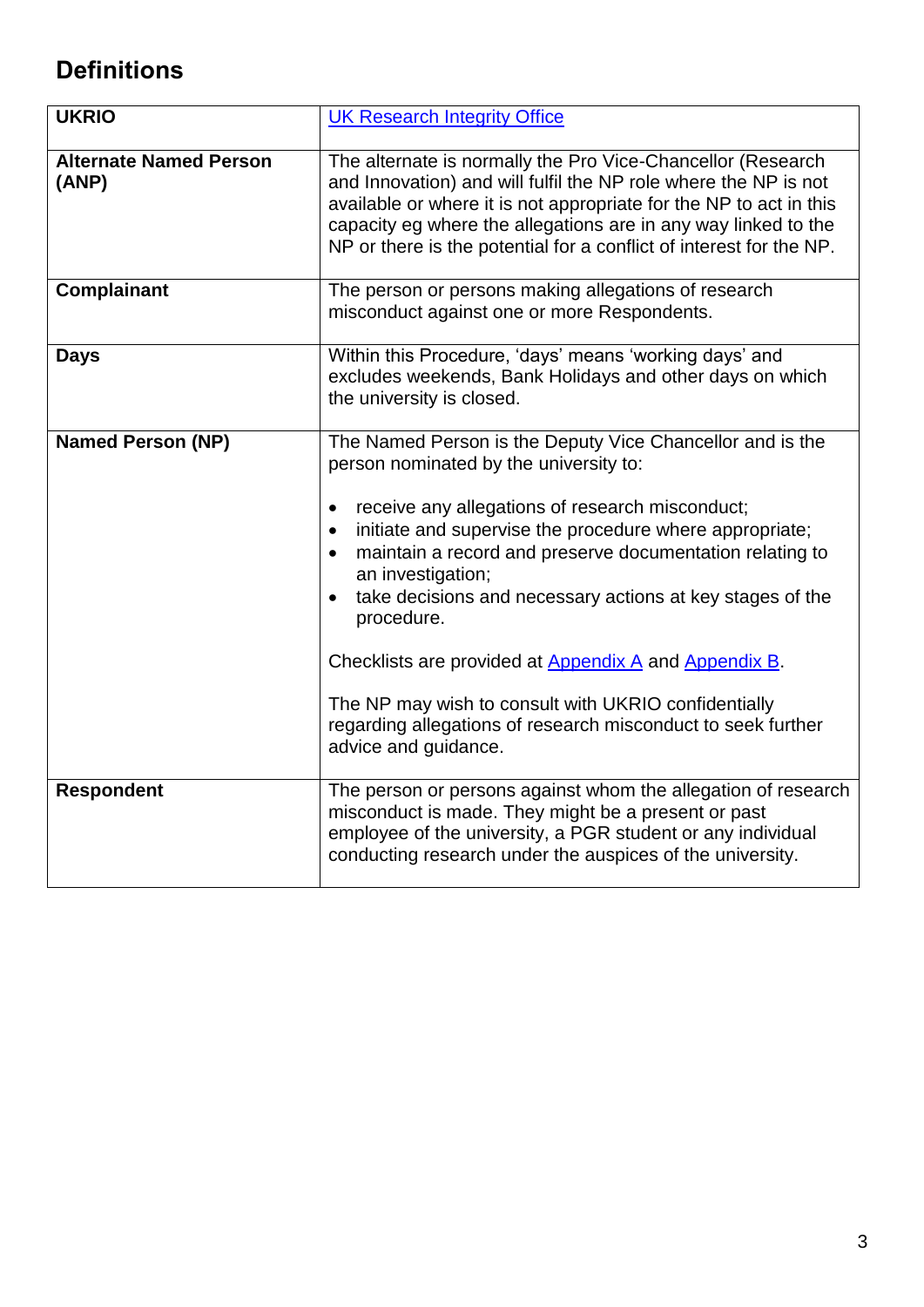## 1 **Introduction and scope**

- 1.1 This procedure is a mechanism to investigate allegations of misconduct in research brought against anyone doing research under the auspices of the university including postgraduate research (PGR) students.
- 1.2 Allegations of research misconduct will initially be considered separately to existing grievance and disciplinary policies and procedures. It is, however, acknowledged that allegations of research misconduct may lead to the initiation of such procedures. Likewise complaints made via such procedures may be referred to this procedure if they are identified as research misconduct.
- 1.3 Allegations concerning misconduct in breach of the university's Financial Regulations, in particular section 21 "Research Grants and Contracts", or in breach of the Anti-Fraud Policy will be considered in accordance with those regulations / policy and in accordance with the disciplinary procedure where applicable.
- 1.4 In the instance of those conducting research with external collaborators, close liaison with partner organisations will be necessary.
- 1.5 This procedure does not form part of any employee's contract of employment and the university may amend it at any time.

#### 2 **Principles**

- 2.1 Allegations of research misconduct are potentially serious both for the university and the Respondent and such allegations will be investigated fairly, objectively, confidentially and in accordance with the principles of natural justice.
- 2.2 All parties involved must inform the NP immediately of any interests that they have which might constitute a conflict of interest as regards any aspect of the allegations, the investigation, the area(s) of research in question, or any of the persons concerned.
- <span id="page-3-0"></span>2.3 The university reserves the right to take action as it considers appropriate in relation to any matter raised under this procedure, whether raised formally or informally, orally or in writing. This will apply even where a Complainant subsequently withdraws an allegation or where a Respondent admits misconduct or resigns part way through the process. Such action might include continuing with an investigation and, where necessary, the disclosure of certain information concerning the allegations to a future employer or regulatory or professional body.
- 2.4 The Respondent is entitled to a presumption of innocence until any investigation is complete and any allegation of misconduct is proven.

## <span id="page-3-1"></span>3 **What is research misconduct?**

3.1 The term 'research misconduct' means practices that seriously deviate from those that are generally accepted within the academic and scientific communities, including those that are outlined in the **Guidelines for Good Research Practice** available on the [intranet,](http://www.dmu.ac.uk/documents/research-documents/ethics-faculty-procedures/ethics-and-governance-general-/dmu-guidelines-good-research-practice.pdf) for proposing, conducting or reporting research. It specifically encompasses but is not limited to the following: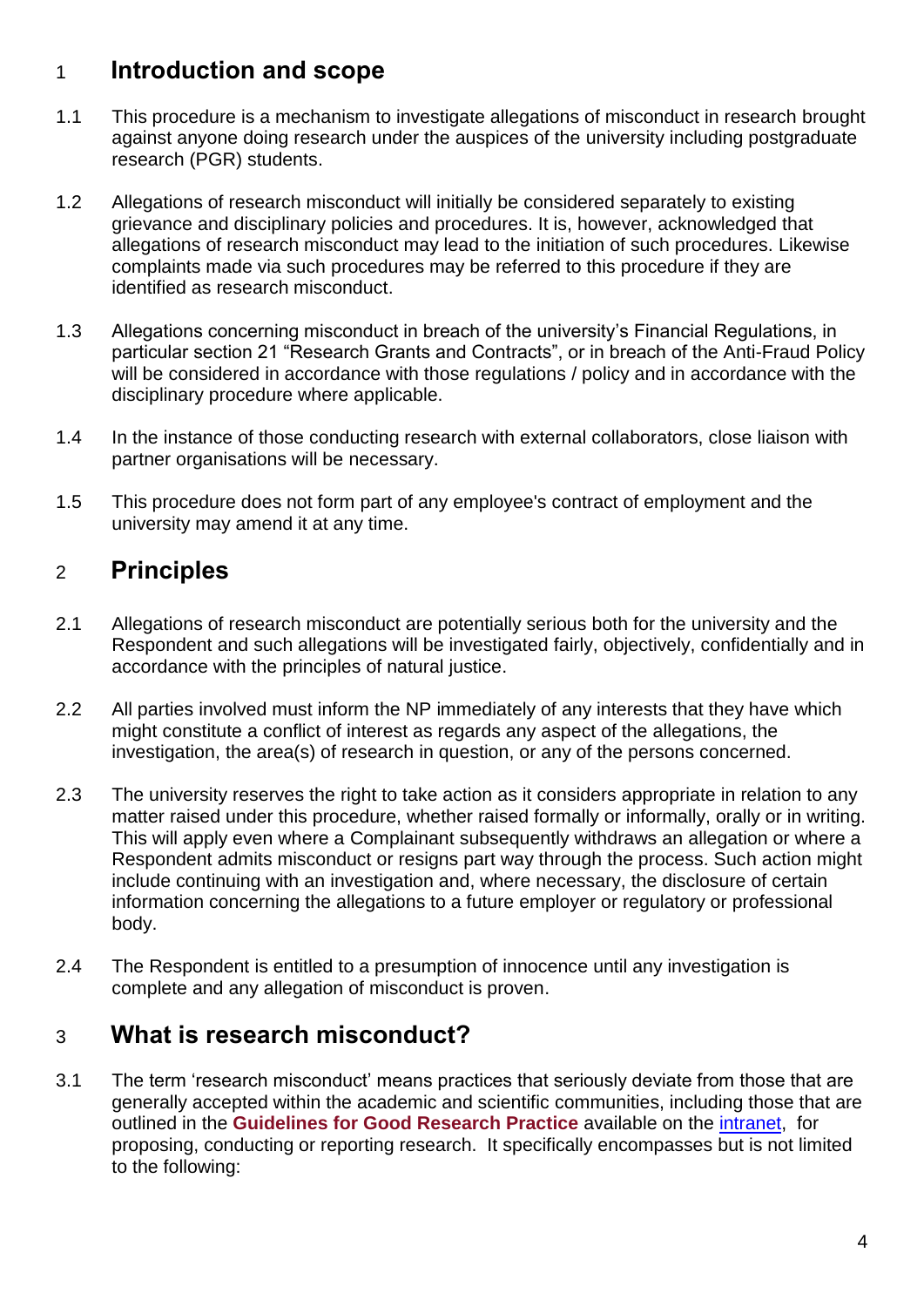- **Fabrication** includes the creation of false data or other aspects of research, including documentation and participant consent.
- **Falsification** includes the inappropriate manipulation and/or selection of data, imagery and/or consents.
- **Plagiarism** includes the general misappropriation or use of others' ideas, intellectual property or work (written or otherwise), without acknowledgement or permission.
- **Misrepresentation** of data, interests and/or involvement. Also includes misrepresentation of qualifications and/or experience, including claiming or implying qualifications or experience which are not held.
- **Mismanagement or inadequate preservation of data and/or primary materials** non-compliance with university and/or funders' requirements for the management or preservation of data and/or primary material.
- **Failure to follow accepted procedures or to exercise due care** in carrying out responsibilities for:
	- o avoiding unreasonable risk or harm to humans, animals used in research, and/or the environment.
	- o the proper handling of privileged or private information on individuals collected during the research.
- **Non-compliance with any relevant legislation** in force at the time e.g. Human Tissue Act requirements.
- 3.2 Research misconduct includes acts of omission as well as acts of commission. The standards by which allegations of misconduct in research should be judged are those prevailing in the country in question and at the date that the behaviour took place.
- 3.3 Research misconduct does not include differences in the design, execution, interpretation or judgement in evaluating research methods or results, or what might be deemed academically poor research. It does not include misconduct unrelated to the research process.

#### 4 **Making a complaint / raising concerns**

- 4.1 If an individual ("the Complainant") has genuine concerns about misconduct in research, they should submit their concerns to the Named Person (NP) (or Alternate Named Person (ANP)) in writing where possible, accompanied by any supporting evidence that is available to the Complainant.
- 4.2 If concern is raised with another member of staff of the university, or through another procedure (e.g. the Whistleblowing Policy), it should be brought to the attention of the NP/ANP without delay by the person receiving details of the concern.
- 4.3 If an individual (staff or student) has concerns but they are not sure whether their concerns are appropriate to be raised under this procedure, they can seek an initial informal discussion with the Director of the Graduate School or Pro Vice-Chancellor (Research and Innovation). However, in doing so the Complainant should note that the university reserves the right to take any action it considers necessary in response to any information disclosed as set out in clause [2.3](#page-3-0) of this procedure.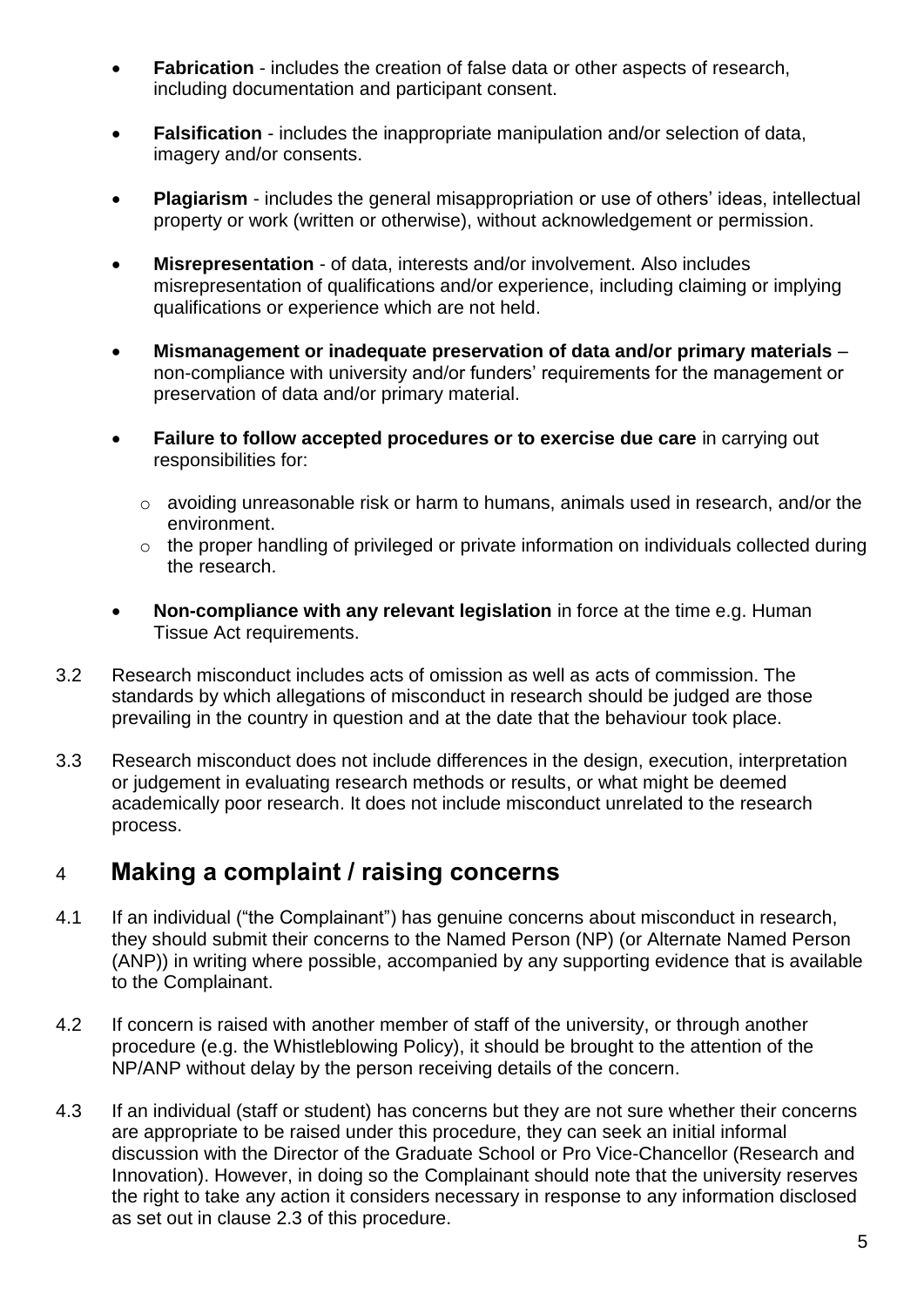- 4.4 It is hoped that individuals will feel able to raise concerns openly under this policy. However, if a Complainant wishes to raise a concern confidentially, every effort will be made to protect the identity of the Complainant, and subject to section [6](#page-6-0) "Confidentiality", only to disclose their identity to those involved in investigating any allegations where it is necessary to do so. If it is necessary for anyone investigating to know the Complainant's identity, this should be discussed with the Complainant beforehand. See [Confidentiality](#page-6-0) and [Support and protection for Complainants and Respondents.](#page-5-0)
- 4.5 The university does not encourage anonymous complaints. Proper investigation may be more difficult or impossible if the university cannot obtain further information from the Complainant. It is also more difficult to establish whether any allegations are credible if the person raising them is not identified. Where anonymous complaints are raised, nothing in this clause limits the university from taking such action in response to those complaints as it considers appropriate.

#### <span id="page-5-0"></span>5 **Support and protection for Complainants and Respondents**

- 5.1 It is understandable that Complainants are sometimes worried about possible repercussions. The university aims to encourage openness and will support individuals who raise genuine concerns under this procedure, even if they turn out to be mistaken.
- 5.2 Complainants must not suffer any detrimental treatment as a result of raising a genuine concern. Detrimental treatment includes dismissal, disciplinary action, threats or other unfavourable treatment connected with raising a concern. The university will not tolerate the victimisation of individuals who raise genuine concerns under this procedure and a person who threatens or retaliates against a Complainant in any way may be subject to disciplinary action.
- 5.3 The university cannot guarantee any particular outcome to any concern raised, but will try to deal with concerns raised under this procedure fairly and appropriately. The Complainant will be informed if the investigation of their concern will not proceed further at any point. If a Complainant is not happy with the way in which their concern has been handled, they can raise it with the NP and may query whether all their evidence has been considered with the NP. Where appropriate, the NP will decide whether any further action is required because of the Complainant's query. The Complainant will also be informed if the allegation is upheld.
- 5.4 If the outcome of the investigation is to instigate disciplinary proceedings or take other action against the Respondent, the Complainant will not have any right to be informed of the outcome of any disciplinary proceedings or other action nor any right of appeal in respect of any action taken.
- 5.5 The university will take steps as required and appropriate to support Respondents who are accused of research misconduct to protect the reputation of Respondents and the research project/s until any allegation is proven. Where there is good reason to believe that the complaint was not based on genuinely-held concerns, the NP will consider whether any action should be taken against the Complainant.
- 5.6 Complainants and Respondents may be supported by a trade union representative or a colleague (or, for PGR students, by an individual as agreed with the Graduate School) at appropriate stages of the procedure.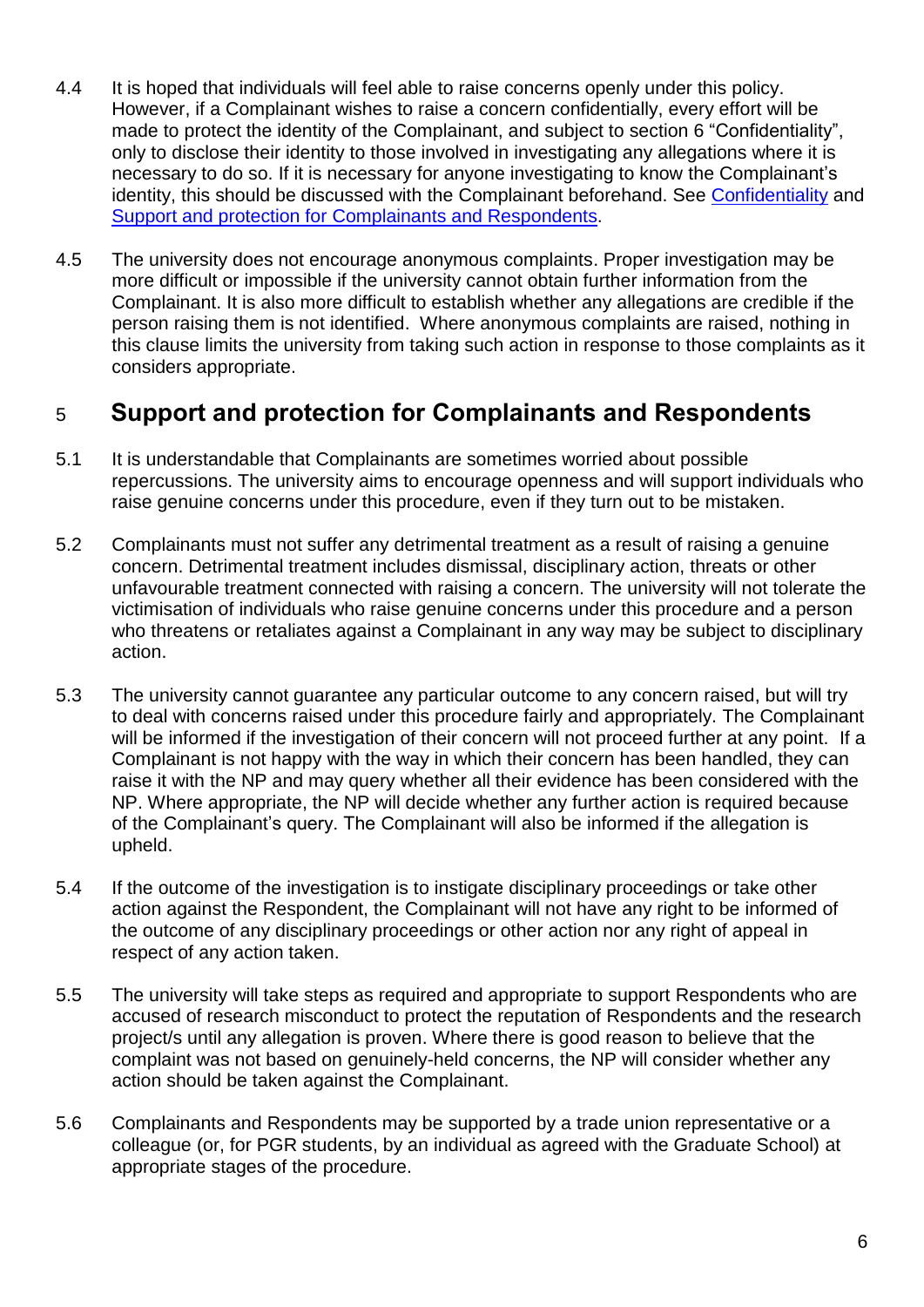5.7 Complainants and Respondents who are DMU employees are able to access the confidential Employee Assistance Programme free of charge (details available on the intranet).

## <span id="page-6-0"></span>6 **Confidentiality**

- 6.1 Confidentiality is an important part of this procedure. Details of the investigation and the names of the Complainant and the Respondent must only be disclosed on a 'need to know' basis provided this does not compromise either the investigation or any issue related to the safety of participants involved in research. Any disclosure to a third party should be made on this basis and the third party must understand and respect the confidentiality of any information disclosed.
- <span id="page-6-1"></span>6.2 The university will aim to keep the Complainant informed of the progress of the investigation and its likely timescale. However, the need for confidentiality may prevent the university giving Complainants specific details of the investigation whilst it is ongoing. Complainants should treat any information they receive about the investigation as confidential.
- 6.3 The Respondent will be made aware of the concerns raised and, unless there are compelling reasons why the Complainant or any witnesses need to remain anonymous, the name(s) of those raising the concerns together with the name(s) of any witnesses.
- 6.4 In consultation with the NP and with Marketing and Communications, either the Respondent or the Complainant may request the release of a statement if a case has reached the public domain, normally only where the case has concluded. In consultation with the Respondent and/or Complainant, the NP and with Marketing and Communications, DMU may at its discretion release a statement if a case has reached the public domain, normally only where the case has concluded.
- 6.5 No public statements about any allegation should be made by either party without the approval of the university.
- 6.6 Any breach of confidentiality may lead to disciplinary action.

## 7 **Preliminary consideration stage**

- 7.1 Upon receipt of a complaint the NP shall conduct a preliminary consideration of the matter including a consideration of the following:
	- Does the NP have a potential conflict of interest that needs to be declared? (If so the ANP will initiate and oversee the operation of the procedure).
	- Does the complaint relate to research misconduct or is another university procedure more appropriate (if any)? See [7.3.](#page-7-0)
	- Does the complaint concern research conducted under the auspices of DMU or is another research organisation involved? See [7.4](#page-7-1) and [7.5.](#page-7-2)
	- Is the Respondent undertaking funded research? See [7.6.](#page-7-3)
	- Is there a need to inform other legal or regulatory bodies? See [7.7.](#page-7-4)
	- Is there a need for immediate action in order to safeguard those at risk? See [7.8.](#page-7-5)
	- Is there a need to secure information and evidence (records and materials) or a need to take any further actions to secure the integrity of any subsequent investigation? See [7.9.](#page-7-6)

See [Appendix A](#page-13-0) for a checklist of considerations for this stage.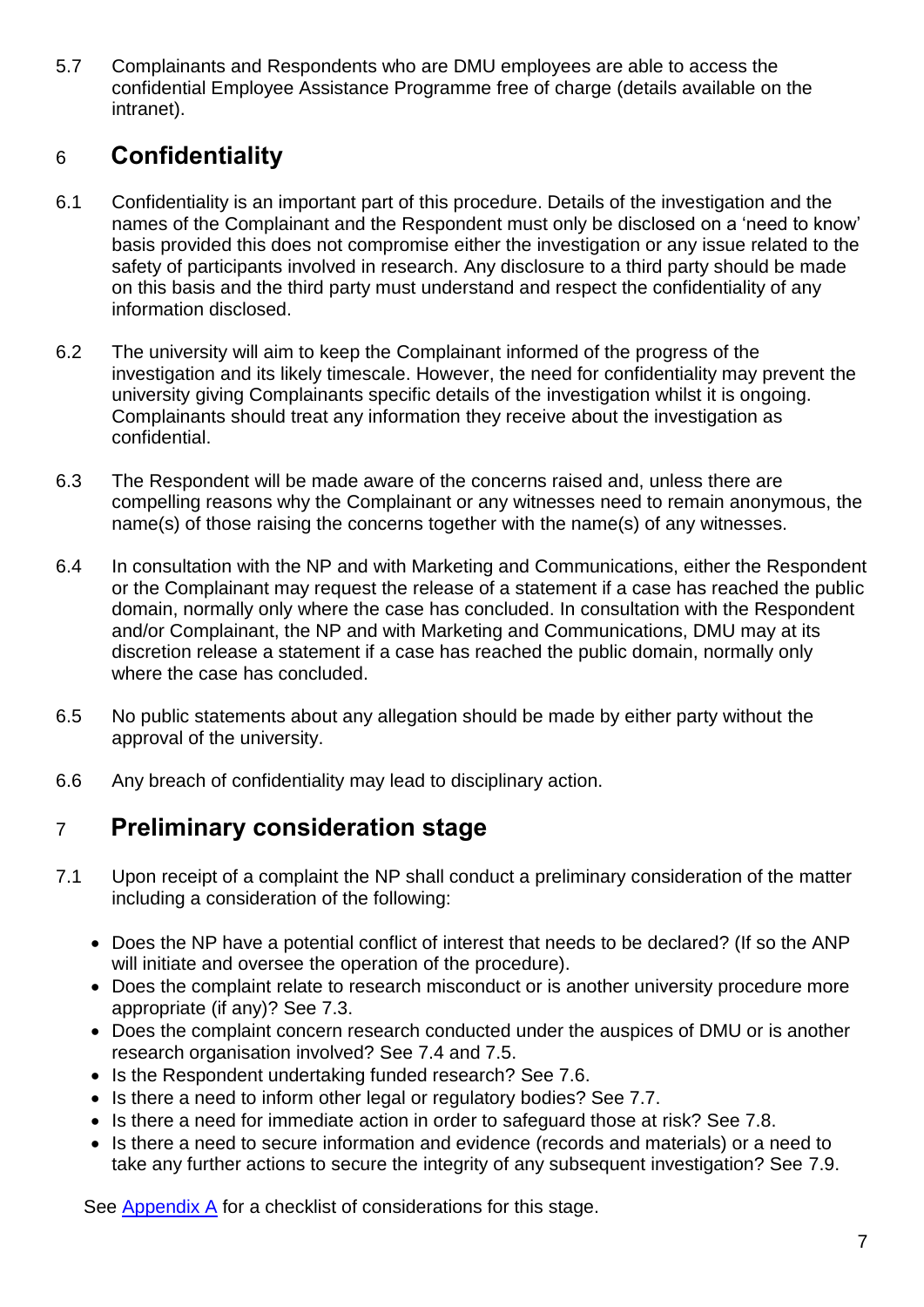- 7.2 The NP should acknowledge receipt of the complaint by letter to the Complainant seeking any further information as required and advising them of the procedure that will be followed.
- <span id="page-7-0"></span>7.3 If the complaint does not relate to research misconduct it will be for the NP to decide, in consultation, where appropriate with any relevant individuals eg Research, Business and Innovation, People and Organisational Development, Faculty Heads of Research and Innovation, whether this or another university procedure will be followed or whether the concerns can be resolved informally eg where the complaint is the result of a misunderstanding between individuals (see section [8\)](#page-9-0).
- <span id="page-7-1"></span>7.4 If the complaint does not relate to research conducted under the auspices of DMU, or it relates to a researcher where DMU is not the primary employer (eg they may have an honorary contract only with DMU), the NP should consider whether to raise the matter with the NP of the relevant institution and/or direct the Complainant to the appropriate organisation depending on the nature of the complaint and the contractual status of the Respondent in relation to the research.
- <span id="page-7-2"></span>7.5 If the complaint concerns research being conducted in collaboration with another research institution, the NP shall make a decision as to whether any investigation needs to be conducted solely by De Montfort University, or whether a collaborative approach with another institution is required.
- <span id="page-7-3"></span>7.6 If the Respondent is undertaking funded research the terms and conditions of the relevant funder will be checked to establish whether they require the allegation to be reported immediately, or if they must be informed only after a formal decision has been taken.
- <span id="page-7-4"></span>7.7 The nature of the allegation may mean that it is necessary to inform legal or regulatory authorities when the activity is potentially or actually illegal and/or a danger to persons, animals or the environment. As a consequence, the university may be required to permit an investigation led by a legal or regulatory body, which will ordinarily take precedence over this procedure. In those circumstances, the investigation under this procedure may continue in parallel or may have to be suspended, to be concluded later.
- <span id="page-7-5"></span>7.8 Where the allegations concern situations that require immediate action to prevent further risk or harm to staff, participants or other persons, suffering to animals or negative environmental consequences (where this might contravene the law or fall below good practice), then the NP should take immediate appropriate action to ensure that any such potential or actual danger/illegal activity/risk is mitigated as far as it is possible to do so.
- <span id="page-7-6"></span>7.9 The NP should ensure that all relevant evidence is secured eg all relevant records, materials and locations associated with the work and consider any further actions that might be necessary in consultation with POD or relevant line managers / research student supervisors, or the Graduate School and Research Supervisors in the case of research students, which may include suspension of the Respondent (see 7.14) while the matters are under investigation (if applicable).
- <span id="page-7-7"></span>7.10 The NP will decide on an appropriate course of action normally within ten working days of receipt of the complaint and decide, based on the preliminary consideration, whether to initiate the screening stage or whether informal resolution or another course of action is appropriate.
- <span id="page-7-8"></span>7.11 If the NP is initiating the screening stage, the NP should inform the Vice-Chancellor, Director of POD, Pro Vice-Chancellor (Research and Innovation), and the Director of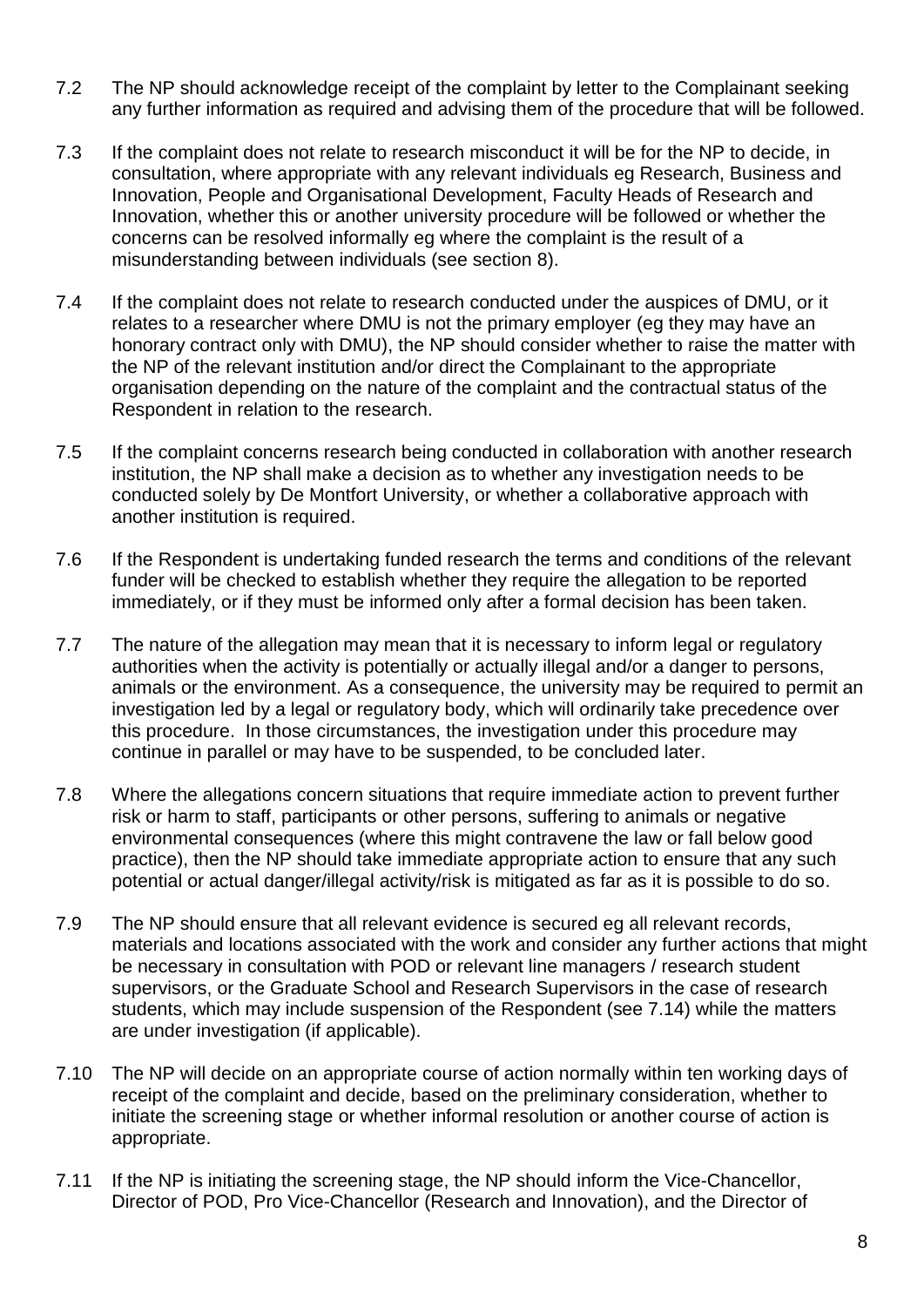Finance as appropriate that allegations of research misconduct have been received and that they will be investigated. They should be provided in confidence with the following information:

- The identity of the Respondent;
- The identity of the Complainant;
- Details of all sources of internal and external funding;
- Details of all internal and external collaborators for the research in question; and
- Other details that the NP considers appropriate.
- <span id="page-8-0"></span>7.12 On completion of the preliminary consideration stage, the NP will normally invite the Respondent to a meeting to inform them that allegations of research misconduct have been made and the processes to be followed (if any). A representative from POD may be in attendance if required and the Respondent may be accompanied by a trade union representative or a work colleague if they wish. If the allegations are made against more than one Respondent, the NP should inform each individual separately and should not where possible divulge the identity of any other Respondent.
- 7.13 If the screening stage is being initiated, the Respondent will be informed of the allegations in writing at the meeting, together with a copy of the procedure. The NP should outline the procedure to be followed and the opportunities the Respondent will have to respond.
- 7.14 Precautionary suspension of the Respondent (with pay) or alternative precautionary action short of full suspension may be considered at this stage in consultation with HR eg where the allegations might constitute gross misconduct or for other good and urgent cause. It should be made clear that this does not constitute disciplinary action and does not imply any assumption that the Respondent is guilty of any misconduct.
- <span id="page-8-1"></span>7.15 On completion of the preliminary consideration stage, the NP will normally write to the Complainant (and any other relevant parties on a 'need to know' basis), to inform them of the outcome of this stage in relation to the matters they raised in their complaint in accordance with [6.2,](#page-6-1) taking into account the duty of confidentiality owed to the Respondent. Information might include:
	- 7.15.1 That the allegations will initially be assessed in accordance with this procedure by individuals with sufficient knowledge and experience of research, and with specialist knowledge of the subject matter. The Complainant may be required to attend additional meetings in order to provide further information or in some cases to act as a witness in any formal investigation if required; or

7.15.2 The reasons why the allegations cannot be investigated using this procedure; and/or

- which process for dealing with the complaint might be appropriate for handling the allegations (if any); and
- to whom the allegations should be reported (if the research is not connected with the university).
- 7.15.3 That the allegations are dismissed on the basis that they are mistaken, frivolous, vexatious and/or malicious.
- 7.16 In taking any actions at this stage, it should be made clear to the relevant parties that the information is confidential and the actions taken are not to be regarded as disciplinary action and does not imply any assumption that the Respondent is guilty of any misconduct.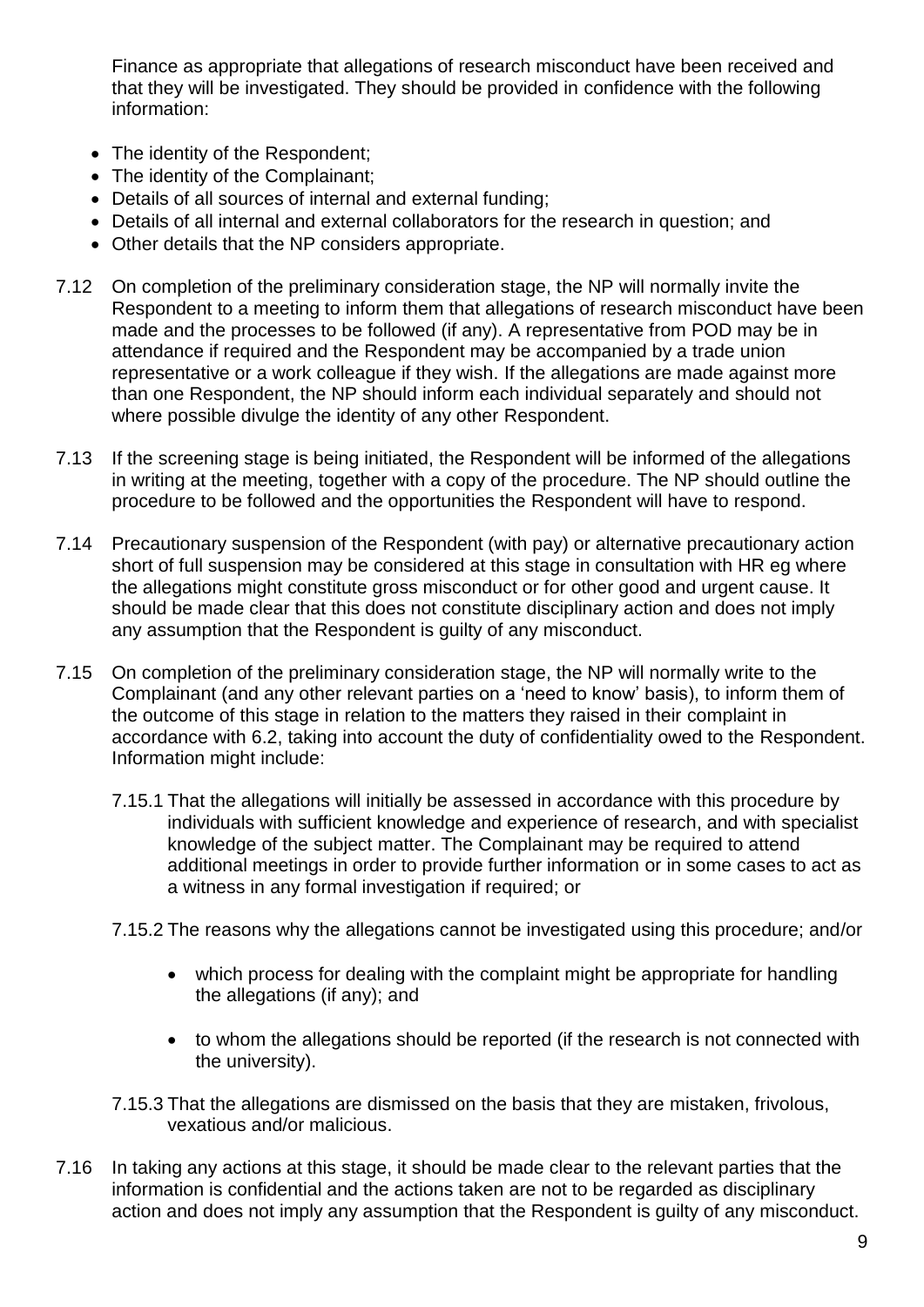#### <span id="page-9-0"></span>8 **Informal resolution**

Situations that are not considered to be serious in nature might be resolved informally, without the requirement for a formal investigation. The NP may seek advice from UKRIO regarding whether such informal mechanisms might be appropriate in any particular case.

#### <span id="page-9-1"></span>9 **Screening stage**

- 9.1 The purpose of the screening stage is to determine whether there is prima facie evidence of research misconduct, to determine appropriate next steps and any actions required at that stage.
- 9.2 The NP will convene an initial screening panel comprising up to three individuals (one of whom will act as Chair) who will usually be senior academics with sufficient knowledge and experience of research, and with subject knowledge to conduct a preliminary evaluation of the available evidence. If there is insufficient specialist knowledge at DMU an external panel member may be used. In these instances, the NP must ensure the Chair is a DMU employee.
- 9.3 The Respondent will be invited to submit a written response to the complaint, to be received by the Chair of the panel normally within 10 days of the notification.
- 9.4 The panel will take any steps necessary to secure any evidence eg records and materials relevant to the allegations, if this has not already been done. The Respondent should be assured that this does not imply any assumption that they are guilty of any misconduct, but that it is necessary to ensure that the allegations are properly investigated.
- 9.5 Screening shall normally be completed within 30 days of the panel being convened.
- 9.6 The panel shall, in confidence:
	- 9.6.1 consider the evidence before them and invite the Complainant to clarify any matters that the panel considers necessary and relevant;
	- 9.6.2 consider the Respondent's response and seek further clarification if required.
- 9.7 The panel will make determinations to the NP based on the evidence considered during this stage as follows:
	- 9.7.1 There is no evidence that research misconduct has taken place and no further investigation is required because the allegations are mistaken, frivolous, vexatious and/or malicious; or
	- 9.7.2 There is no evidence that research misconduct has taken place but certain procedural matters have been brought to light within the university/partner organisations and/or funding bodies that need to be addressed; or
	- 9.7.3 There is some evidence of minor unintentional poor practice which could be addressed through non-disciplinary means, such as education and training, or via informal counselling. (See [9.9\)](#page-10-0). No further investigation is required.
	- 9.7.4 Research misconduct may have been committed or the evidence is inconclusive and formal investigation is required.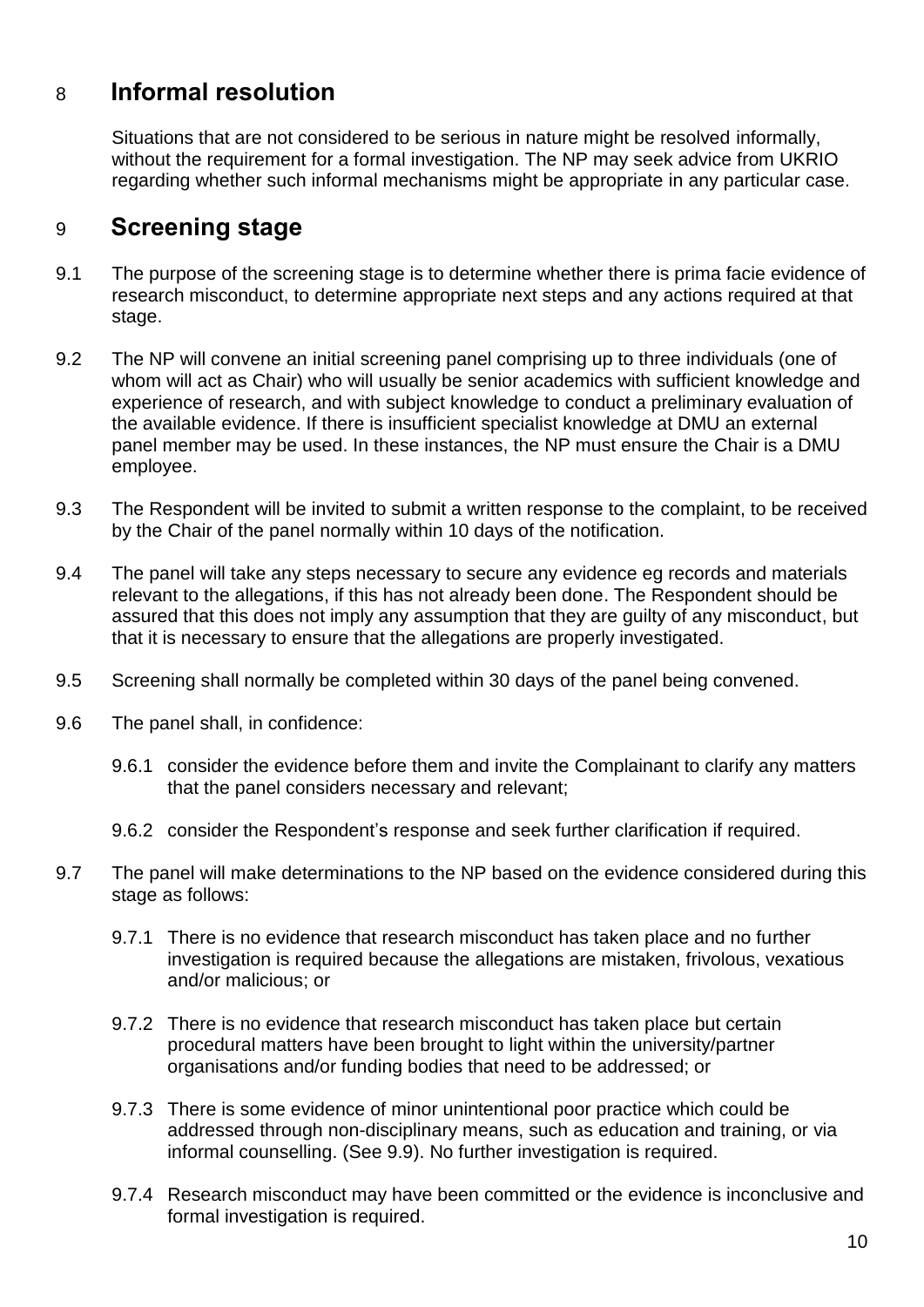- 9.7.5 There is evidence of other misconduct unrelated to the research that should be referred to the appropriate university procedure, if any; and/or
- 9.7.6 Any other recommendations or required actions that need to be taken in light of the issues raised.
- <span id="page-10-1"></span>9.8 The NP will consider the panel's findings and notify the Respondent in writing of the outcome of this stage and any further actions or steps to be taken, if any. This will include ensuring appropriate action(s) are taken to correct the Record of Research, where necessary, such as retraction or correction of articles in journals, and/or notifying research participants of any potential issues that may arise.
- <span id="page-10-0"></span>9.9 Where informal action is recommended to address minor unintentional poor practice, the NP may consult, where applicable, with the Pro Vice-Chancellor (Research and Innovation) and the relevant Head of School and Faculty Head of Research and Innovation on the course of action proposed and ensure that any action required is instigated, executed and recorded by the appropriate parties.
- 9.10 The NP will ensure that any other necessary actions further to the panel's findings are taken by the appropriate officer(s) eg any administrative actions that may be immediately necessary to protect the funds and/or other interests of relevant grant or contract awarding bodies, and to meet all contractual commitments.
- <span id="page-10-2"></span>9.11 If the panel's findings at this stage indicate that the complaint was not based on genuinelyheld concerns, the NP will consider whether further action should be taken against the Complainant.
- 9.12 At the conclusion of the screening stage, the NP will normally write to the Complainant and any other relevant parties (on a 'need to know' basis), to inform them of the outcome of this stage in relation to the matters they raised in their complaint in accordance with [6.2,](#page-6-1) taking into account the duty of confidentiality owed to the Respondent. Information might include:
	- 9.12.1 There is no evidence that research misconduct has taken place and no further investigation is required because the allegations are mistaken, frivolous, vexatious and/or malicious.
	- 9.12.2 That the allegations will be formally investigated and that the Complainant may be required to attend additional meetings in order to provide further information or in some cases to act as a witness in any subsequent disciplinary proceedings if required; or
	- 9.12.3 The reasons why the allegations cannot be investigated using this procedure; and/or
		- which process for dealing with the complaint might be appropriate for handling the allegations (if any); and
		- to whom the allegations should be reported (if the research is not connected with the university).
- 9.13 Again, it should be made clear to the relevant parties that the information is confidential and any actions taken are not to be regarded as disciplinary action and does not imply any assumption that the Respondent is guilty of any misconduct.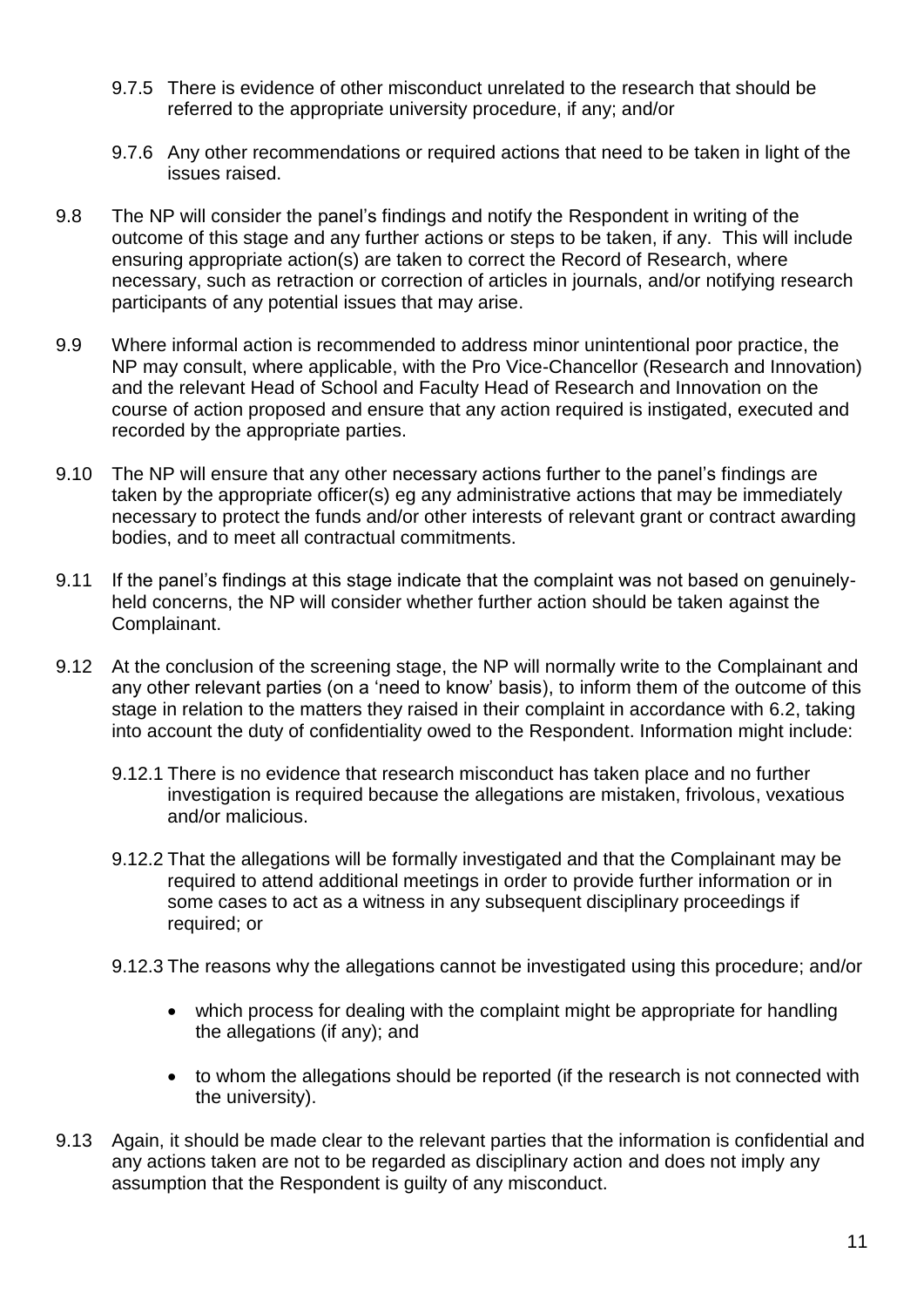## 10 **Formal investigation and outcomes**

- 10.1 If there is a need for formal investigation the NP will appoint a panel (normally within 30 days of the submission of the screening panel's report) comprising up to three individuals (one of whom will act as Chair) who will usually be senior academics with sufficient knowledge and experience of research, and with subject knowledge. If there is insufficient specialist knowledge at DMU an external panel member may be used. In these instances, the NP must ensure the Chair is a DMU employee.
- 10.2 As part of the investigation the panel should interview the Respondent and any relevant witnesses including the Complainant. The Chair of the panel will allow any witnesses and the Respondent the opportunity to comment on the factual accuracy of the information they have provided as recorded by the panel following the interview.
- 10.3 The Chair of the panel should ensure the NP is kept updated on the progress of the formal investigation as required. The NP will provide appropriate information on the progress of the investigation to other interested parties as necessary.
- 10.4 On completion of the formal investigation, the Chair of the panel will submit a written report to the NP, together with any documentation available during the investigation. The report should:
	- 10.4.1 summarise the conduct of the investigation;
	- 10.4.2 state whether the allegations of misconduct in research have been upheld in whole or in part (see also [10.5\)](#page-11-0), giving the reasons for the panel's conclusions and recording any differing views;
	- 10.4.3 make recommendations in relation to any matters relating to any other misconduct identified during the investigation (see [10.8\)](#page-11-1); and
	- 10.4.4 address any procedural matters that the investigation has brought to light within the university and relevant partner organisations and/or funding bodies.
- <span id="page-11-0"></span>10.5 The investigation panel may conclude that allegations are not upheld for reasons of being mistaken, frivolous, vexatious and/or malicious.
- 10.6 The Chair of the panel may also:
	- 10.6.1 make recommendations with respect to whether the allegations should be referred to the relevant disciplinary procedure for staff or students;
	- 10.6.2 whether any action will be required to correct the record of research;
	- 10.6.3 whether organisational matters should be addressed by the university through a review of the management of research.
- 10.7 The standard of proof used by the investigation panel is that of "on the balance of probabilities".
- <span id="page-11-1"></span>10.8 Should any evidence of misconduct be brought to light during the course of the formal investigation that suggests:
	- further, distinct instances of misconduct in research by the Respondent, unconnected to the allegations under investigation; or
	- misconduct in research by another person or persons,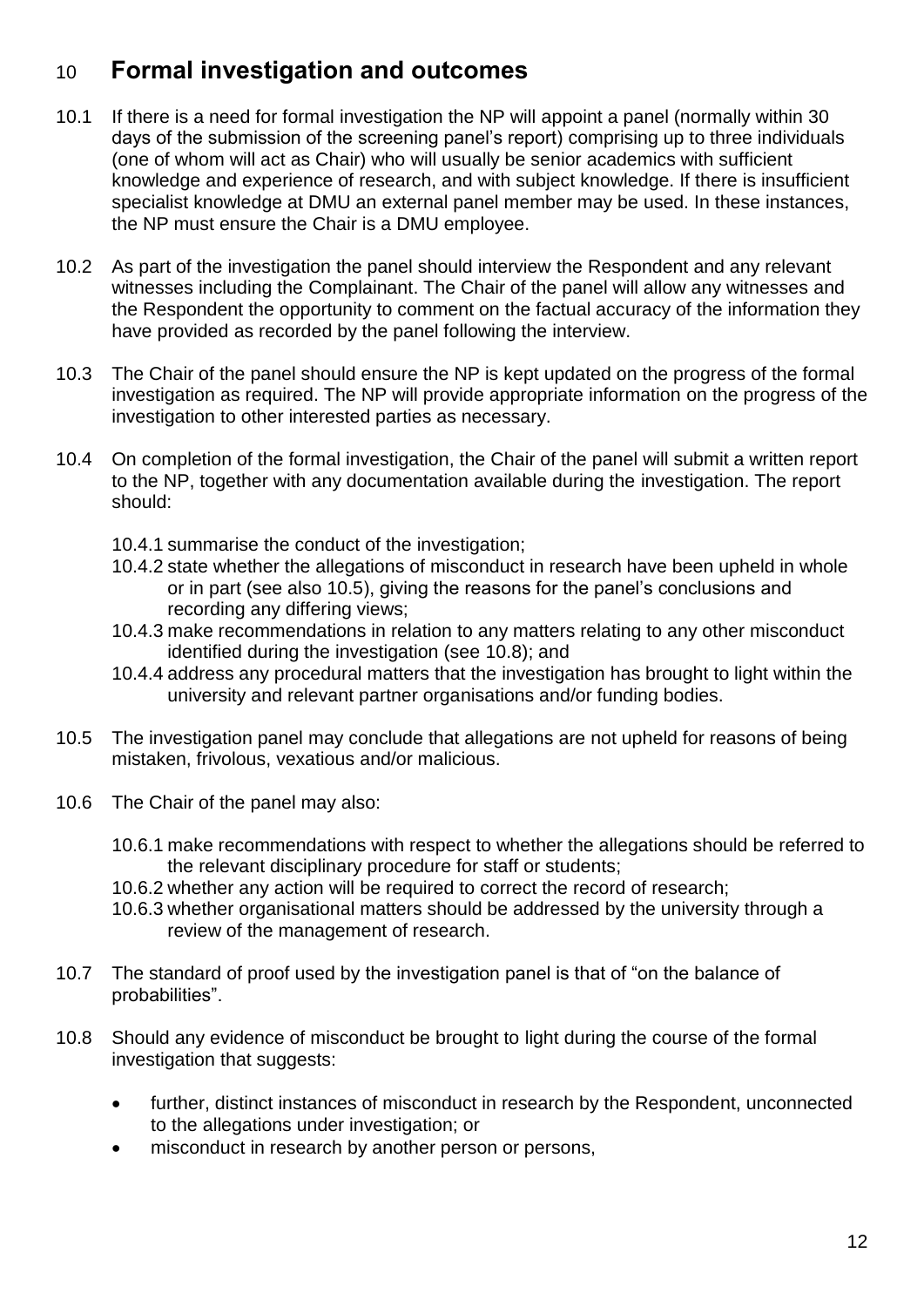then the investigation panel should submit these new allegations of misconduct in research to the NP in writing, along with all supporting evidence, for consideration under the initial steps of this procedure.

- 10.9 The NP will notify the Respondent in writing of the outcome of the formal investigation and any further actions or steps to be taken, if any. Where the allegations are upheld, the Respondent will normally be invited to a disciplinary hearing in accordance with the applicable disciplinary procedure.
- 10.10 The NP will take appropriate action(s) to correct the Record of Research, which may include: retraction/correction of articles in journals, and/or notifying research participants of any potential issues that may arise.
- 10.11 The NP will normally write to the Complainant, and any other relevant parties (on a 'need to know' basis), to inform them of the outcome in relation to the matters they raised in their complaint in accordance with [6.2,](#page-6-1) taking into account the duty of confidentiality owed to the Respondent.
- 10.12 Where the NP has made a decision to refer the matter to the applicable disciplinary procedure, the Chair of the investigatory panel may be required to attend any meetings/hearings under the applicable disciplinary procedure in order to present the findings of the investigation and any relevant supporting material. (The Chair of the investigatory panel will not act as Chair of the disciplinary hearing.) All relevant information collected and brought to light through this procedure should be transferred to the disciplinary process.

A checklist for the NP for this stage is provided at [Appendix B.](#page-16-0)

#### 11 **Records, monitoring and reports**

- 11.1 All formal complaints concerning allegations of research misconduct will be recorded for monitoring and reporting purposes including where allegations are upheld.
- 11.2 Information concerning allegations of research misconduct may be placed on the researcher's file, along with a record of the outcome and of any notes or other documents compiled during the process. These will be processed in accordance with the Data Protection Act. Where the allegations are not upheld, the university will take into account the wishes of the Respondent in terms of what is recorded on their file.
- 11.3 The university will put an annual report online containing an anonymised and high-level statement on any formal investigations of research misconduct that have been undertaken in the relevant year.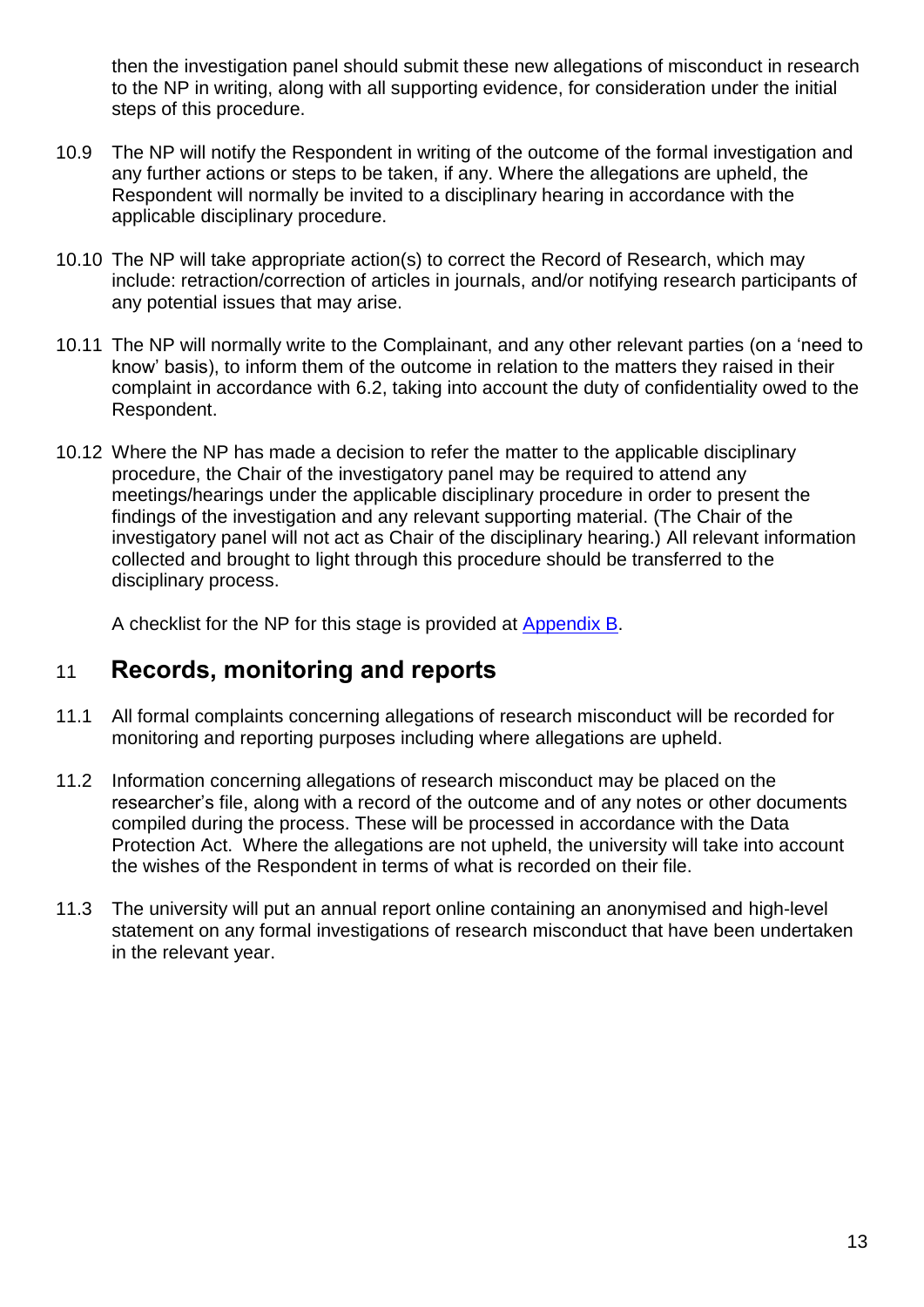## <span id="page-13-0"></span>**Appendix A: Named Person's Checklist – Preliminary Consideration Stage**

The Named Person (NP) will need to consider whether concerns about misconduct in research require consideration by a screening panel and if any other immediate actions need to be taken. The following checklist provides a prompt of the relevant considerations and actions that might be required.

| $\vert$ 1    | <b>Named Person (NP) Details</b>                                                                                                                |                                             |                                                                                                                                                                     |
|--------------|-------------------------------------------------------------------------------------------------------------------------------------------------|---------------------------------------------|---------------------------------------------------------------------------------------------------------------------------------------------------------------------|
| a            | Does the NP have a conflict of interest?                                                                                                        | Delete as<br>Applicable:<br>Yes/No          | If Yes, appoint an<br><b>Alternate Named</b><br>Person (ANP) - see<br>Definitions.                                                                                  |
| b            | Name and title of NP or ANP                                                                                                                     |                                             |                                                                                                                                                                     |
| 2            | <b>Details of complaint</b>                                                                                                                     |                                             |                                                                                                                                                                     |
| a            | Date complaint received                                                                                                                         | DD/MM/YYYY                                  |                                                                                                                                                                     |
| $\mathsf b$  | Name of Complainant (if known)                                                                                                                  |                                             |                                                                                                                                                                     |
| $\mathbf C$  | Source of complaint                                                                                                                             | Delete as Applicable:<br>Internal/ External |                                                                                                                                                                     |
| $\mathsf{d}$ | Nature of complaint                                                                                                                             |                                             |                                                                                                                                                                     |
| e            | Name of Respondent/s                                                                                                                            |                                             |                                                                                                                                                                     |
| f            | Is the complaint in writing?                                                                                                                    | Delete as Applicable:<br>Yes/No             |                                                                                                                                                                     |
| g            | Is the complaint about misconduct in<br>research? (See section 3 in this procedure<br>and the <b>Guidelines for Good Research</b><br>Practice). | Delete as<br>Applicable:<br>Yes/No          | If No, consider<br>whether another<br>university procedure<br>or informal resolution<br>(see section 8) is<br>appropriate.<br>See also 7.3 for more<br>information. |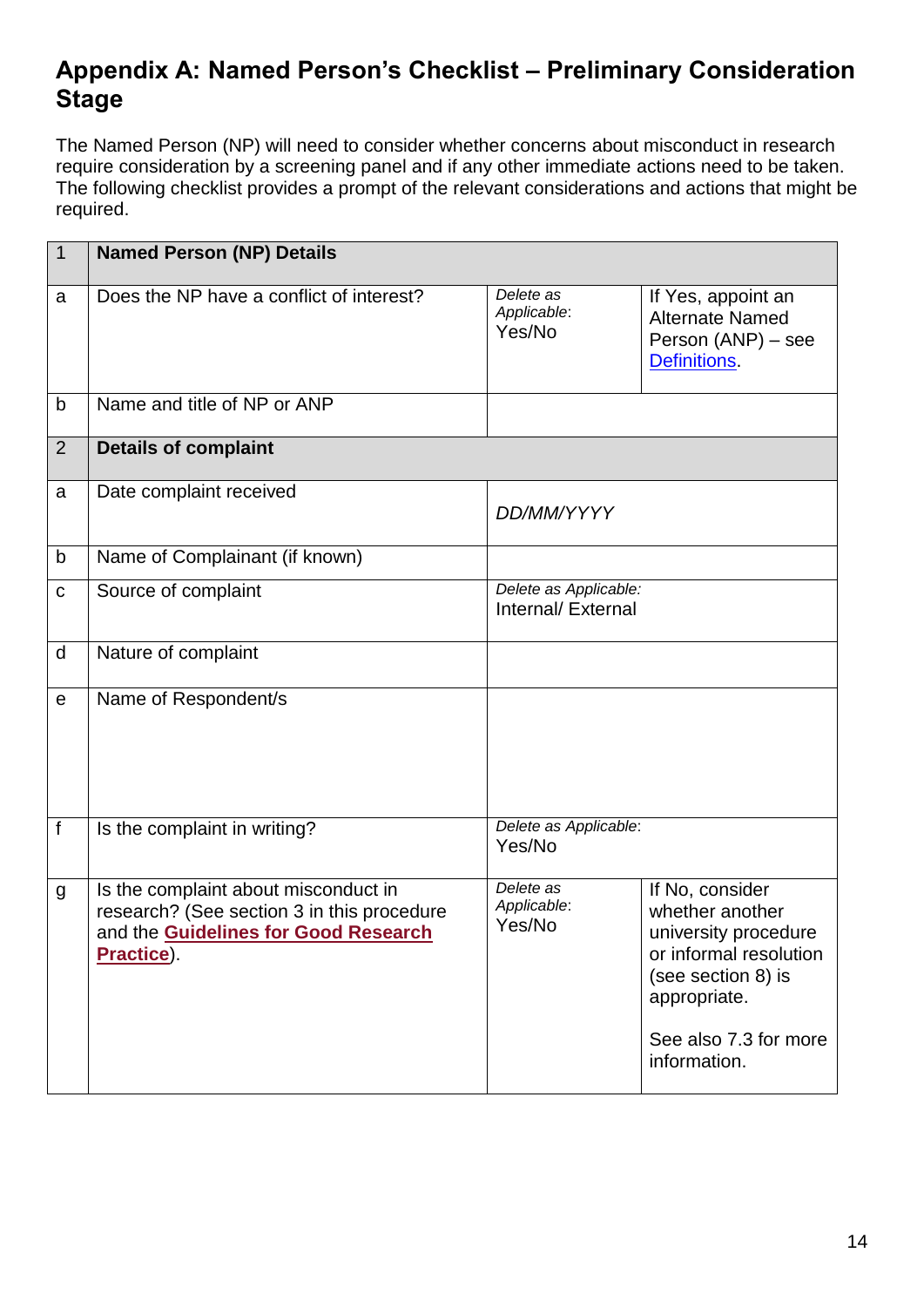| h                                                                                                                                                | Does the matter concern research conducted<br>under the auspices of DMU?                                                                                                                       | Delete as<br>Applicable:<br>Yes/No                                    | If No, consider<br>whether to raise the<br>matter with the<br>relevant institution<br>and/or direct the<br>Complainant to the<br>appropriate<br>organisation. RBI can<br>advise. |
|--------------------------------------------------------------------------------------------------------------------------------------------------|------------------------------------------------------------------------------------------------------------------------------------------------------------------------------------------------|-----------------------------------------------------------------------|----------------------------------------------------------------------------------------------------------------------------------------------------------------------------------|
|                                                                                                                                                  |                                                                                                                                                                                                |                                                                       | See 7.4 and 7.5 for<br>more information                                                                                                                                          |
| If the complaint seems frivolous, vexatious and/or malicious, the NP should contact the RBI<br>and POD to discuss if further action is required. |                                                                                                                                                                                                |                                                                       |                                                                                                                                                                                  |
| 3                                                                                                                                                | <b>Risk</b>                                                                                                                                                                                    |                                                                       |                                                                                                                                                                                  |
| a                                                                                                                                                | Is there any indication there is a risk to<br>subjects (human or animal)?                                                                                                                      | Delete as<br>Applicable:<br>Yes/No/Awaiting<br>further<br>information | If Yes, safeguarding<br>action must be<br>taken.<br>See 7.8 for more<br>information.                                                                                             |
| $\mathsf b$                                                                                                                                      | Is there any indication of criminal activity?                                                                                                                                                  | Delete as<br>Applicable:<br>Yes/No/Awaiting<br>further<br>information | If Yes, consult with<br>RBI and POD as to<br>whether the police<br>should be contacted.                                                                                          |
| $\mathbf C$                                                                                                                                      | Is there a need to secure information and<br>evidence (records and materials) or a need to<br>take any further actions to secure the integrity<br>of any subsequent investigation?<br>See 7.9. | Delete as Applicable:<br>Yes/No/Awaiting further information          |                                                                                                                                                                                  |
| d                                                                                                                                                | Is precautionary suspension of the                                                                                                                                                             | Delete as Applicable:<br>Yes/No/Awaiting further information          |                                                                                                                                                                                  |
|                                                                                                                                                  | Respondent required? (Consult with POD).<br>See 7.14.                                                                                                                                          |                                                                       |                                                                                                                                                                                  |
| $\overline{4}$                                                                                                                                   | <b>External contacts</b>                                                                                                                                                                       |                                                                       |                                                                                                                                                                                  |
| a                                                                                                                                                | Is external funding involved?                                                                                                                                                                  | Delete as Applicable:<br>Yes/No                                       |                                                                                                                                                                                  |
|                                                                                                                                                  | See 7.6 for more information                                                                                                                                                                   |                                                                       |                                                                                                                                                                                  |
| b                                                                                                                                                | If (a) is 'Yes': do the Terms and Conditions<br>require the funder to be informed at the point<br>the complaint is made?                                                                       | Delete as<br>Applicable:<br>Yes/No                                    | If Yes, please liaise<br>with the RBI to<br>contact funders.                                                                                                                     |
| C                                                                                                                                                | Are there collaborative external partners?                                                                                                                                                     | Delete as Applicable:<br>Yes/No                                       |                                                                                                                                                                                  |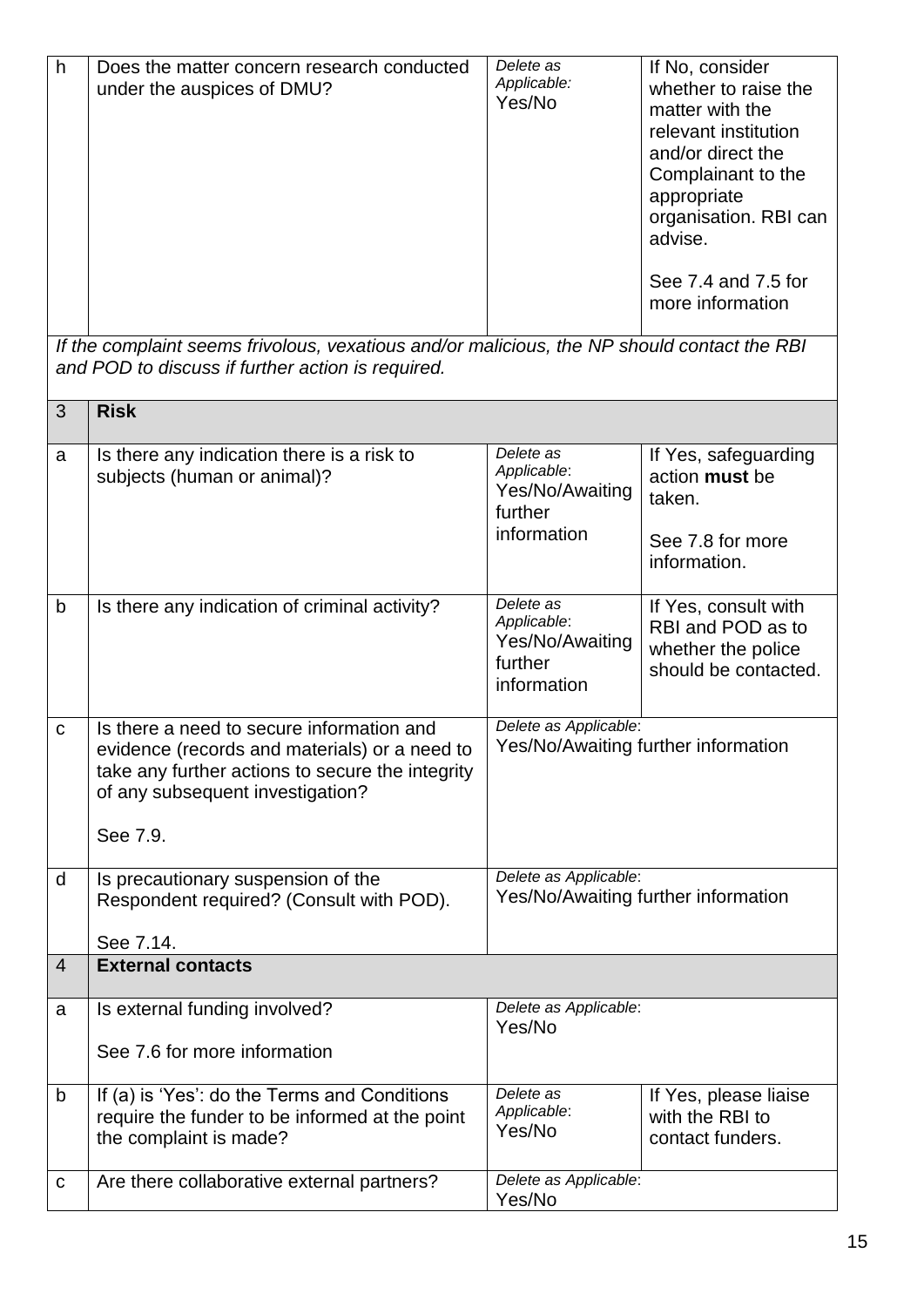| d | If (c) is 'Yes': have they been contacted?                                                                   | Delete as<br>Applicable:<br>Yes/No                                    | If No, please liaise<br>with the RBI to<br>contact partners.                                                                                                                                                                                        |
|---|--------------------------------------------------------------------------------------------------------------|-----------------------------------------------------------------------|-----------------------------------------------------------------------------------------------------------------------------------------------------------------------------------------------------------------------------------------------------|
| e | Will there be a joint investigation?                                                                         | Delete as Applicable:<br>Yes/No/Awaiting further information          |                                                                                                                                                                                                                                                     |
| f | Has the university contacted relevant<br>regulatory or professional bodies?<br>See 7.7 for more information. | Delete as Applicable:                                                 | Yes/No/Awaiting further information                                                                                                                                                                                                                 |
| 5 | <b>Next steps</b>                                                                                            |                                                                       |                                                                                                                                                                                                                                                     |
| a | Does the complaint require consideration by a<br>screening panel? (See 7.10).                                | Delete as<br>Applicable:<br>Yes/No/Awaiting<br>further<br>information | If Yes, initiate the<br>screening stage.<br>Ensure the<br>Complainant and the<br>Respondent and any<br>other relevant<br>individuals are<br>notified of the<br>outcome of the<br>preliminary<br>consideration stage.<br>See 7.11, 7.12 and<br>7.15. |

The NP may wish to consult with UKRIO confidentially regarding allegations of research misconduct to seek further advice and guidance.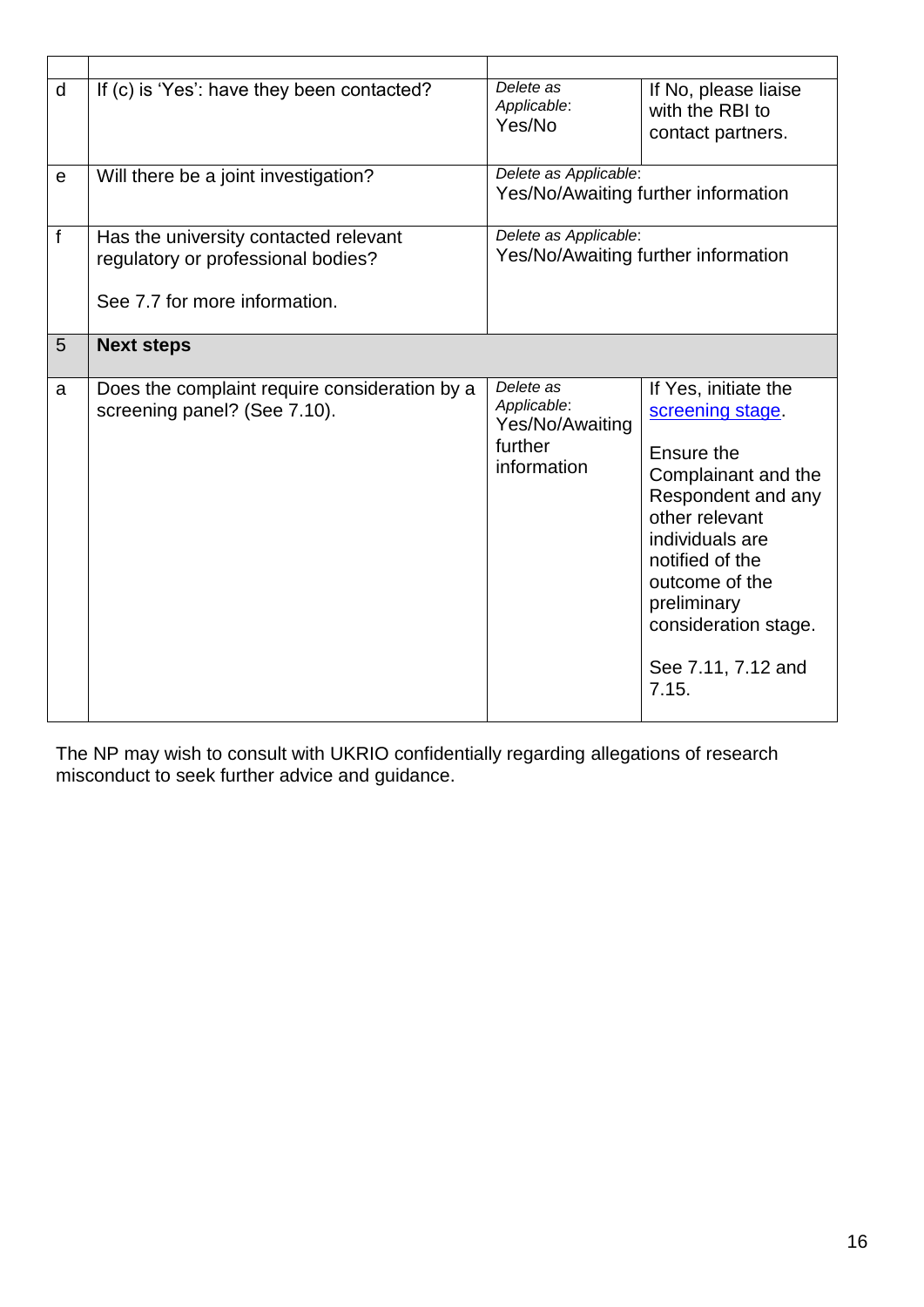## <span id="page-16-0"></span>**Appendix B: Named Person's Checklist – Post-screening / Postinvestigation stages**

The Named Person (NP) will need to consider what action is required where an allegation of research misconduct is upheld following formal investigation, or where poor research practice has been discovered. The following checklist provides a prompt of the relevant considerations and actions that might be required.

| <b>Post-screening stage</b>                                                                                                                                                                                                                                                      |                                 | <b>Actions</b>                                                                                                                                                                                                                                                                                                                                                                                              |
|----------------------------------------------------------------------------------------------------------------------------------------------------------------------------------------------------------------------------------------------------------------------------------|---------------------------------|-------------------------------------------------------------------------------------------------------------------------------------------------------------------------------------------------------------------------------------------------------------------------------------------------------------------------------------------------------------------------------------------------------------|
| Are any actions required as a<br>result of the screening stage?<br>See 9.8 - 9.11 for more<br>information.                                                                                                                                                                       | Delete as Applicable:<br>Yes/No |                                                                                                                                                                                                                                                                                                                                                                                                             |
| <b>Post-investigation stage</b>                                                                                                                                                                                                                                                  |                                 | <b>Actions</b>                                                                                                                                                                                                                                                                                                                                                                                              |
| Is the Respondent undertaking<br>funded research?                                                                                                                                                                                                                                | Delete as Applicable:<br>Yes/No | If Yes, the funder will be<br>informed, who may withdraw<br>funding and/or require<br>repayment of funding.                                                                                                                                                                                                                                                                                                 |
| Do regulatory bodies and/or<br>other organisations involved in<br>the research need to be<br>informed?                                                                                                                                                                           | Delete as Applicable:<br>Yes/No | If Yes, the NP must do so in<br>writing.                                                                                                                                                                                                                                                                                                                                                                    |
| What wider effects has this<br>research had and what actions<br>are required as a result<br>(including those recommended<br>in the investigation panel's<br>report)?<br>Eg has it been published; did it<br>involve human participants,<br>animals, or the environment,<br>etc.? |                                 | The NP will take any further<br>appropriate action(s) to correct<br>the Record of Research, which<br>may include:<br>retraction/correction of articles<br>in journals, and/or notifying<br>research<br>participants/patients/patients'<br>doctors of any potential issues<br>that may arise.<br>This may still be required<br>where the allegation of<br>research misconduct is not<br>upheld but where the |
|                                                                                                                                                                                                                                                                                  |                                 | Respondent is found to have<br>committed poor research<br>practice.                                                                                                                                                                                                                                                                                                                                         |
| Have training and development<br>needs been identified?                                                                                                                                                                                                                          | Delete as Applicable:<br>Yes/No | NP to liaise with the relevant<br>staff to ensure this is<br>addressed appropriately.                                                                                                                                                                                                                                                                                                                       |